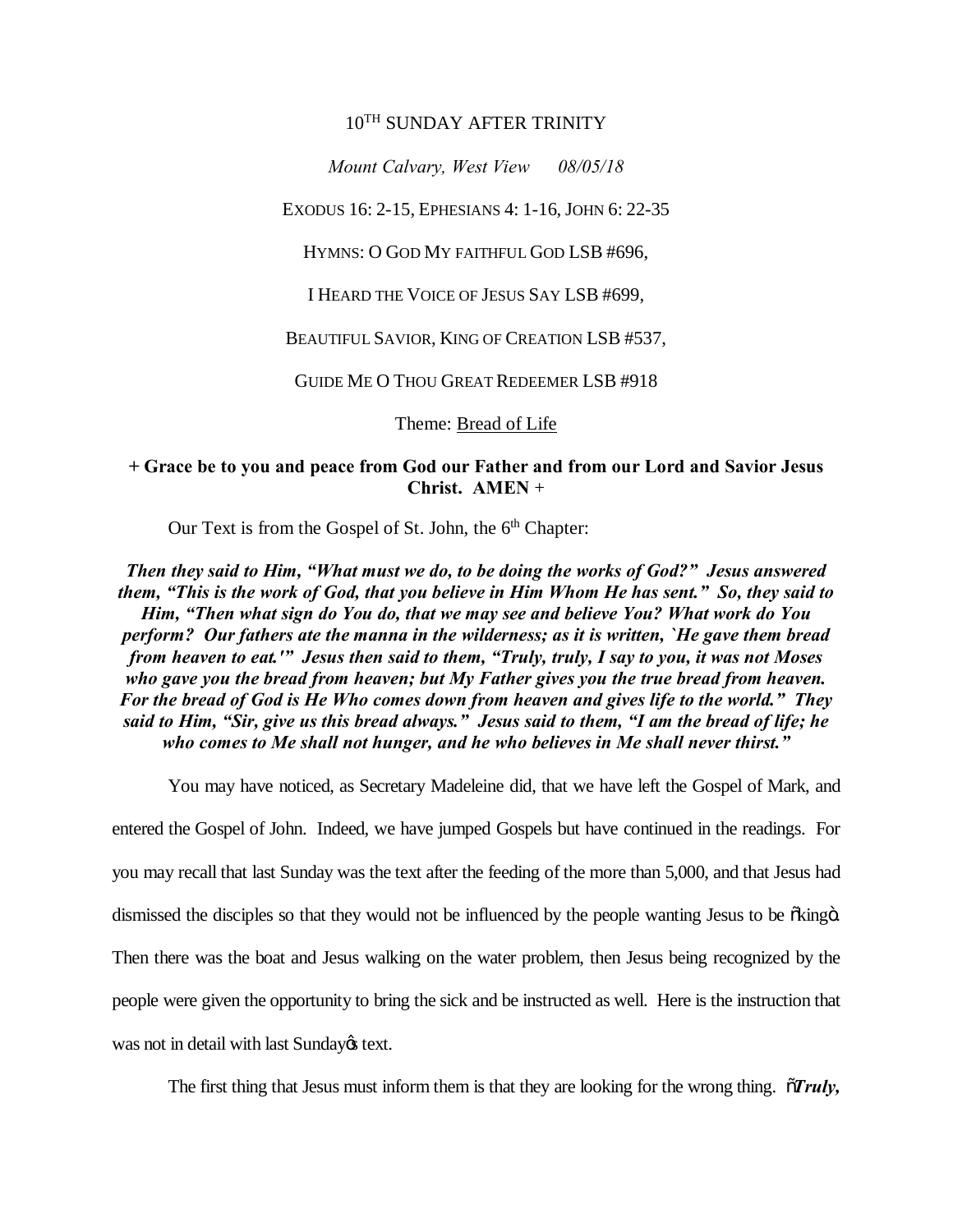*truly, I say to you, you are seeking Me, not because you saw signs, but because you ate your fill of the loaves. Do not labor for the food that perishes, but for the Food that endures to eternal life, which the Son of man will give to you. For on Him God the Father has set His seal*." They have yet to hear and to understand that Jesus' Kingdom is not of this earth, but is a heavenly Kingdom that has no end, and can never be overcome. The Messiah did not come to set up and perpetuate an earthly kingdom, with all the unbelievers as subjects under His feet, even though many have waited for such. They needed to understand that Jesus came to die at the hands of His creation in order that they may live with Him in Paradise  $\hat{o}$  in the heavenly realms. His Flesh, for eternal life.

But is it really their fault? It is most certainly true that this is a group of people that just were not looking beyond their own earthly setting, (Recall the words of Jesus, "Where your treasure is, there your heart will be, also.") but recall also that these poor people are like sheep without a Shepherd and have not been taught to refrain from placing their treasure in the earthly things of bread and fish and focus on the heavenly things of God and His Son. Having seen Jesus feed the more-than five thousand; they wanted to make Him their King, for they see that He is all-powerful, and can take care of their earthly needs, but this reduces Jesus to only a bread king, a king only capable of bearing earthly power. This is not what He came for.

Amazing, is it not? These very same people that were running on foot to get ahead of Jesus and His disciples to hear His Words and learn at His feet, who without asking received bread and nourishment for their souls, are now clamoring around for Jesus, simply because of their own sinful interests. They are not glad when they finally find Jesus; notice that? No "Hi!", no "Hello!" no "Boy are we glad to have found you!" Instead they just want to know how in the world He got there so fast!  $\delta$ Is there a trick that we can learn, so we can be just as quick as You?" o they may as well ask! All they wanted to know was, "When did you get here?" They were still, as yet, unbelievers in the knowledge that Jesus was God in the flesh, able to do miraculous signs and wonders. They knew that the Messiah that is to come would perform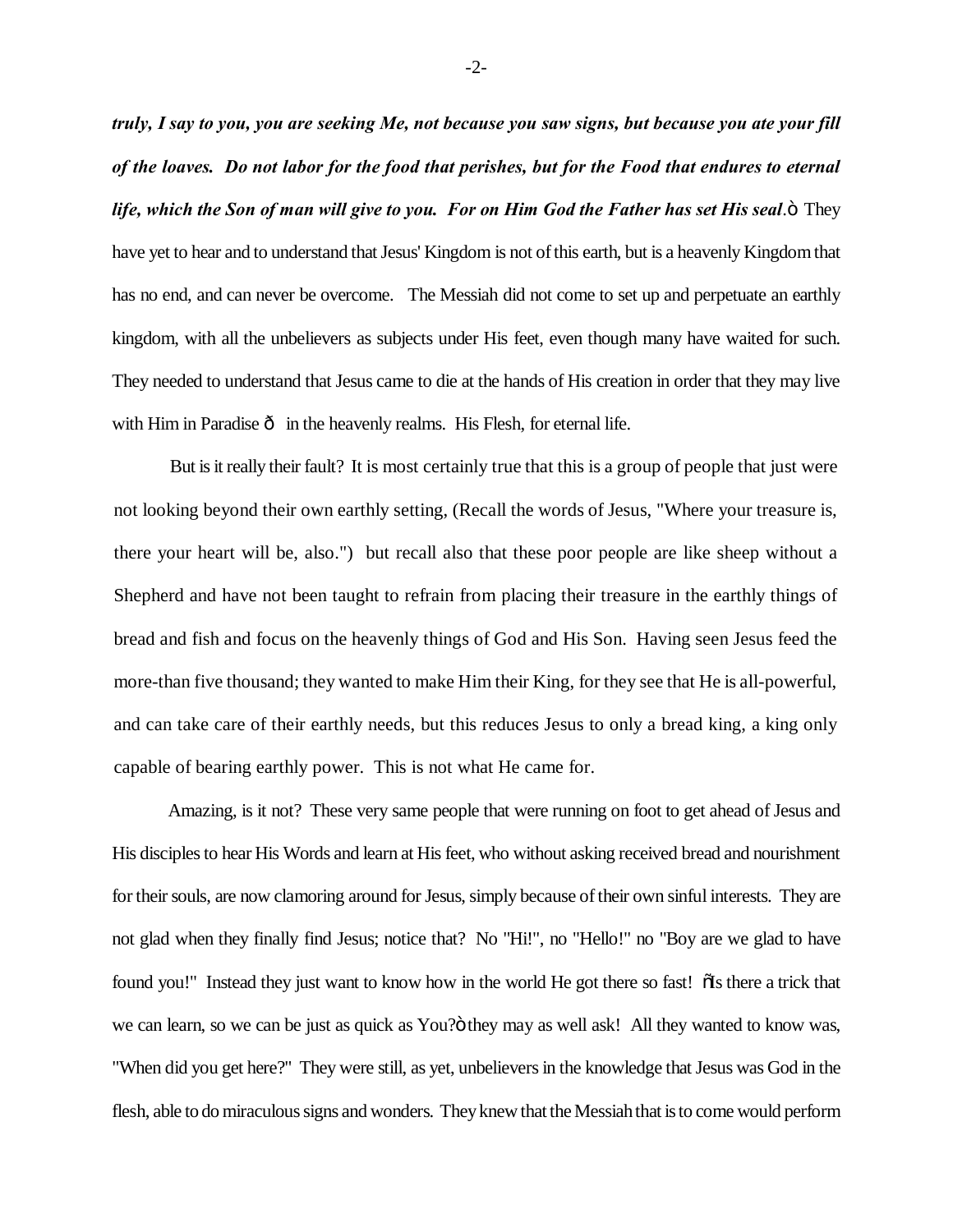miraculous sings and wonders, but they were unclear as to which Kingdom Jesus would set up His throne. They wanted an earthly king, not a Spiritual King in Jesus. They did not want Jesus to be the Savior of the world, but a savior of Israel, from the oppression of the Roman rule, and from famine  $\hat{o}$  A belly King as Luther once said about these and similar people looking for God to be the earthly supplier alone. As for the spirituality from the Holy Ghost? Forget it.

Consider also this: they wanted a God they could control! Look again at their question to Jesus, "Rabbi, when did you get here?" Implying, "How did you get here so fast?" Perhaps even, "Why did you not tell us that you have left?" Sounds like Mary and Joseph, when they scolded Jesus for not being in the caravan going home that one Passover weekend. They are like parents scolding their child. These people act as if they are the ones in control, or at least, want to be. The sad thing is that there is no longer a desire to be with Jesus, as much as there is a desire to control Him. Seeing right through such nonsense, such heresy, Jesus reprimands them, saying, "*Amen, Amen*," that is, "*In very much truth I say to you, you look for Me not because you saw signs, but because you ate of the loaves and were filled*." You look not for the Spiritual but for the physical. There is a deeper message here, a pleading on God's part that the people understand that their desires are not overlooked by Him, but that they need something more than just bread for the belly, they need something more than comfort in this life, they need more than to satisfy the flesh  $\hat{o}$  they need a Savior, One Who proves Himself to be the Immanuel by the things that He does.

As much as I would love to press the screws to these biblical Jews for trying to control God, Today is no different. We always talk about the  $\pm$ ungodlyg and the 'unchurched gneeding Jesus and our ministry, and it is meet and right so to do, but there is another group that needs to be addressed, and they are the ones thinking they are already "Godly" and 'Enlightened" about God. The very truth is that they are far from Him because they heed not His Words but their own belly. How many times have we come before God's throne with the intent of telling Him what we want, or complaining because things did not go our way? We complain that God has not blessed us as much as another, or even the heathen. We blame Him

-3-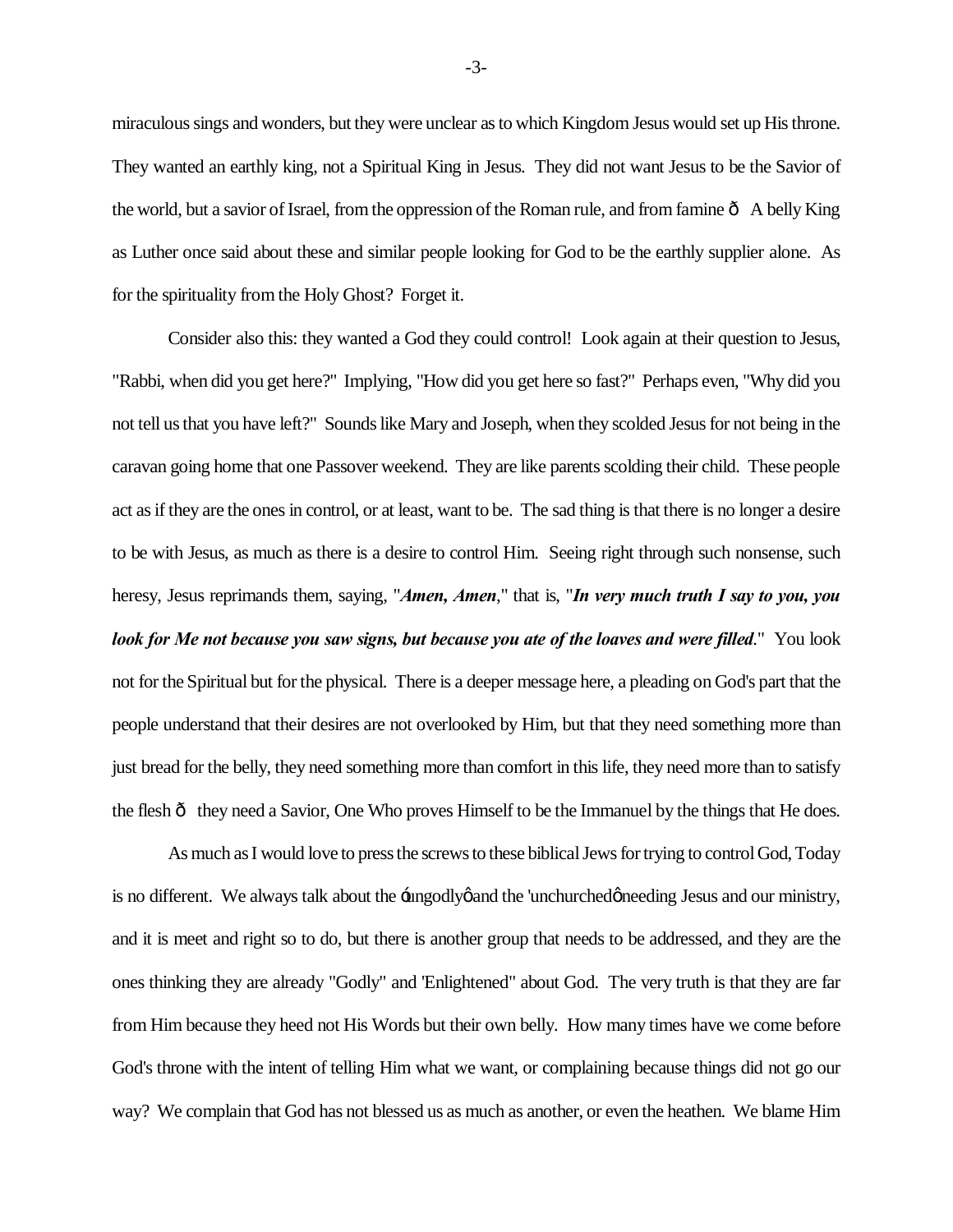because He has not blessed us with great income and therefore must work on Sundays. We complain that we have no time for ourselves and so we spend Sundays with family and friends and tell God that this is what we are to do because we have no time for Church or the ministry. We are so good at blaming God and setting Him up as a God of "things" that we make light of His forgiveness from the Word Sacraments and declare, nay demand that God forgive us of our sins because it is His fault that we cannot come to church or receive the Sacrament.

With these and many other sins, we in effect tell God that if He would just give us more time/money/fun/power/ whatever it is that we think we need, then we would have the ability to come to the gathering of the faithful, offer up proper thanks and praise to His holy Name. Indeed, we are no different than Adam blaming God saying, "The Woman YOU gave me made me do it." We say through our sin, "The World and condition you gave me made me do it." However, Jesus has an answer for such blaming, "Do not labor for the food that perishes, but for the Food that endures to eternal life." That is easy for Him to say. He has a plethora of angels to help and minister to Him as they did after the temptations in the wilderness. But what you may not have realized is that YOU, now, have even more than Jesus had on this earth, because He says, that in all things, even eternal life, "*The Son of Man will give to you*." Why? Because we finally will get our act together and stop whining to God about our problems, or because we have done something to be found worthy to receive this eternal bread? Jesus says the ONLY reason we get all these things is because "*on Him God the Father has set His Seal!*"

There is the key to everything! No matter how you have complained, or how often, no matter how you have demanded of God to do what you will of Him, no matter how the sinful flesh desired to control God by twisting the Words and such making you believe things that are more selfish then true, He gives to you and all people His approval that rests on His Son, the Sinless One. Because Christ has fulfilled all righteousness, the wrath of the Heavenly Father is diverted from you to Him, Christ, the Second Person of the Trinity. Since the Son was totally obedient, your disobedience is removed by faith in Christ's death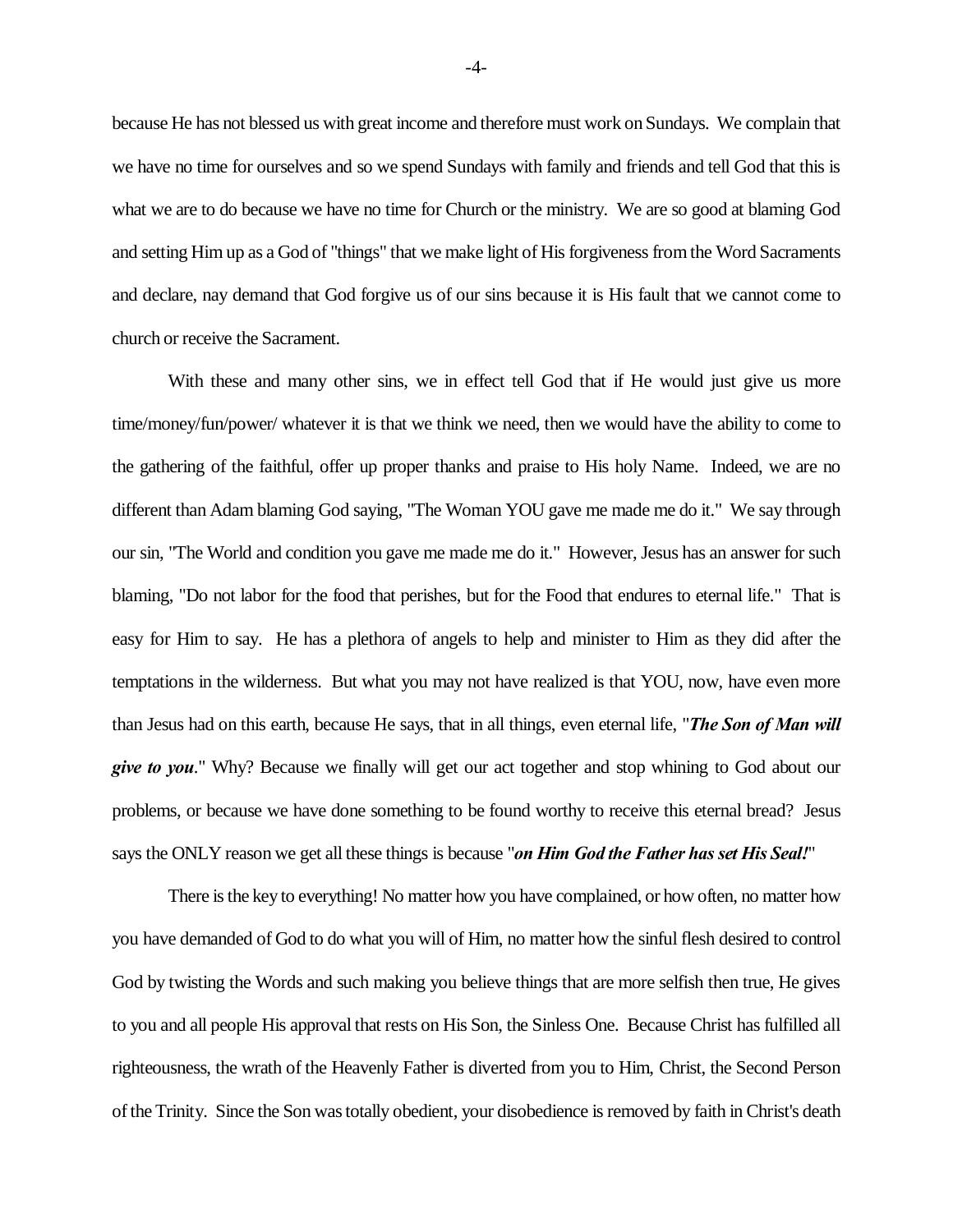on the cross. Because Jesus humiliated Himself (all without complaining) He can understand your sufferings and is able to comfort you more than any person or support group can.

Yes, the fathers ate manna in the wilderness, but that was simply by the Grace of God. Certainly not because they grumbled and complained. Today you receive Grace from the Word and Sacrament ministry and the bread from heaven still comes down this day, and gives life to the world, and better yet, to YOU. You receive the forgiveness offered from the cross of Calvary this day, to take away your sins and make you never hunger or thirst for righteousness again. For it is all by faith. It is God Who reminds us that it is "God's Work that you believe in Him Whom He has sent." Faith that is received by the Waters of Holy Baptism; Faith that is sustained by the work of Christ in with and under the Bread and Wine of His Sacrament! It is Faith found in the Word of God alone that reminds us of our Salvation through Jesus Christ and causes us to be content with what we have. It is faith that allows us to come to Christ and ask for forgiveness, and upon receiving it, joyfully do the work with the calling we have.

God has provided for you even today. He has sent His Son to you and for you. Christ is the Bread from Heaven and is still giving Himself as the bread of Life, sustaining the faithful in their callings, and keeping them in the light of truth, and that with His Word, you will never hunger nor thirst for God's presence or acceptance again. Believing in the Sacraments that they do give the very forgiveness of Sins from the Triune God Himself, you rest in the comfort of knowing that you are content with what you have been given and seek not to change what God has given. Content that your work is not in vain things such as making a name for yourselves, or in the hopes that many will like you, but in the Truth that God's Kingdom is furthered by the faith we act in our lives, and letting others see the signs and wonders that Christ works through us as we forgive one another, what Saint Paul calls the equipment, that the Saints have,  $\tilde{p}$  *for the work of ministry for building up the body of Christ, until we all attain to the unity of the faith and the knowledge of the Son of God.*" May we all be blessed to give to everyone, whether they ask or not, the Christ Who makes us to never hunger nor thirst for salvation; In our Triune God's Name